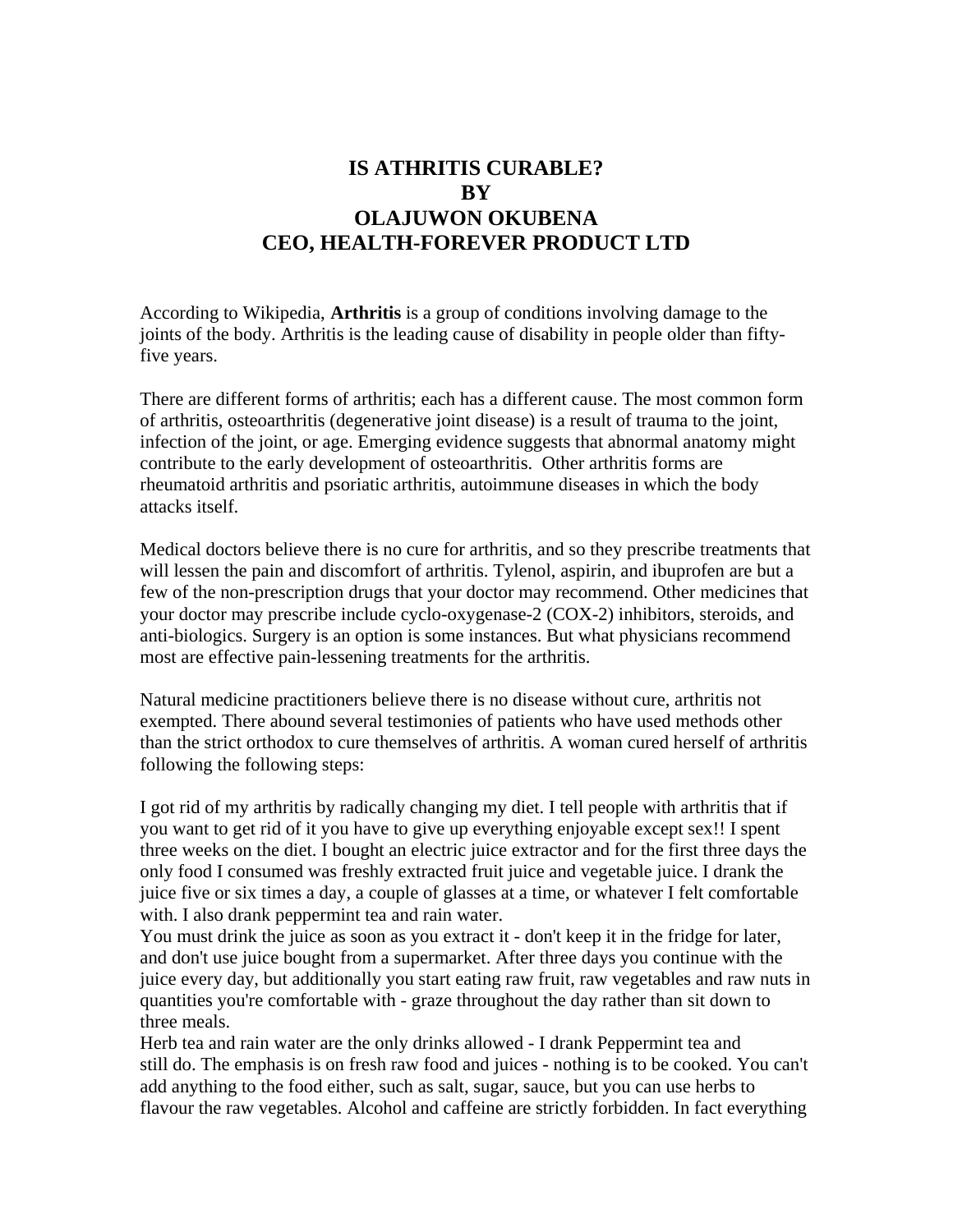is strictly forbidden except fresh fruit juice and veg juice, whole fresh raw fruit and veg, raw nuts, herb tea and rain water. The distilled water you can buy in supermarkets would probably be OK too, but town water that's chlorinated is definitely out.

The purpose of this diet is to flush the toxins out of your body, particularly uric acid. Uric acid, as doctors know, is a bad inflammatory agent that deposits itself as crystals in the joints and in places of injury in the body. It helps to cause the pain, inflammation and swelling associated with arthritis.

Doctors prescribe drugs to attempt to combat the effects of uric acid, but a far more effective way is to flush it out of your system so that it can't cause problems. Uric acid is one of the many toxic by-products produced from food during the digestive process. On the typical western diet there is such an over-abundance of these toxins produced within the body that the organs of elimination can't cope with the excessive workload, and the toxins build up to the point where they can start causing problems.

The idea is to change over to an easily digestable diet that produces a minimum amount of toxic by-products. The eliminative organs of the body can easily cope with the greatly reduced workload, and also can clear out the backlog of accumulated toxins.

As the toxins were cleared from my body my pain and swelling reduced progressively until after about two weeks I was about 80% clear of pain and I stopped the antiinflammatory drugs.

After three weeks I was totally clear of all symptons of arthritis - no pain, no swelling nothing.

As a long term maintainence program you can go on to a 75/25 diet, i.e. each meal must contain at least 75% good foods and no more than 25% bad foods. Good foods are all those included in the three week diet. Bad foods are all other foods.

If you really want to maintain optimal health, eat raw fruit, raw vegetables, and raw nuts as your only food for the rest of your life.

Free radicals are thought to play a role in rheumatoid arthritis. These naturally occurring chemicals can cause damage to many parts of body, including the joints. Antioxidants are substances that fight free radicals. Some of the most famous antioxidants are vitamin E, vitamin C, and beta-carotene. The mineral selenium, while not an antioxidant in its own right, helps the body manufacture the potent antioxidant glutathione.

A recent study found that the addition of an antioxidant mixture or vitamin E alone to a standard treatment regimen for rheumatoid arthritis improves symptoms.1 This controlled, but apparently not blinded, trial compared standard treatment alone against both standard treatment plus vitamin E and standard treatment plus a mixture of antioxidants.

The results showed that participants in the vitamin E and antioxidant mixture groups experienced more rapid and marked improvement in pain, stiffness, and laboratory measurements of disease severity.

Some years ago, a middle aged woman was escorted to my office by a friend to seek solution for her arthritis problem. It was a big problem for her to even sit down on the